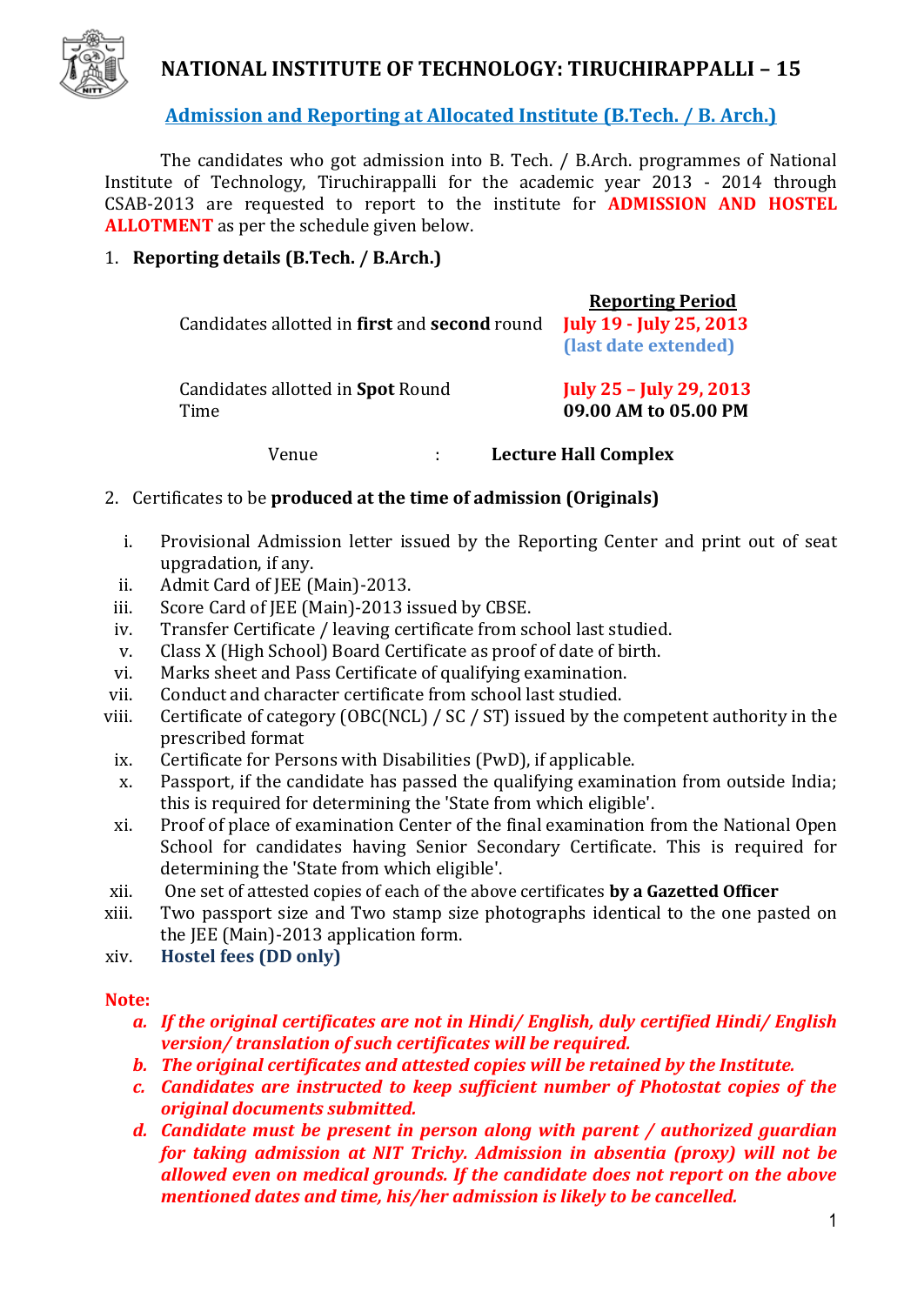# 3. **Fee to be paid at the time of admission**

| Institute Fee $(Rs.26,300/-)$      |    |                                                           |  |  |
|------------------------------------|----|-----------------------------------------------------------|--|--|
| OP / OBC(NCL) / SC / ST            | ÷. | Will be adjusted with the initial fee paid at Reporting   |  |  |
| <b>Candidates</b>                  |    | center at the time of reporting. Fees paid in excess will |  |  |
|                                    |    | be refunded in due course of time.                        |  |  |
|                                    |    | For details, Please visit:                                |  |  |
|                                    |    | http://www.nitt.edu/home/first-year-fees-structure-       |  |  |
|                                    |    | 2013.pdf                                                  |  |  |
| Hostel and Mess fees (Rs.19,700/-) |    |                                                           |  |  |
| <b>All Candidates</b>              | ÷. | Rs.19,700/- (Drawn in favour of "The Chief Warden,        |  |  |
|                                    |    | NIT, Tiruchirappalli", payable at Tiruchirappalli).       |  |  |
|                                    |    | Hostel allotment will be done on the day of admission.    |  |  |
|                                    |    | For details, Please visit:                                |  |  |
|                                    |    | http://www.nitt.edu/home/fee-first-year-2013-v2.pdf       |  |  |

#### **4. General Information**

- 1. **Hostel Facilities:** Separate Hostel facilities are available for boys and girls.
- 2. **Banking facility:** State Bank of India (Bank Branch Code: 1617) and Canara Bank (Bank Branch Code: 3314) branches are functioning in NITT, Campus. ATM(s) facility is also available.
- 3. **Location of the Institute**: Tiruchirappalli is well connected by Air, Rail and Road network. NITT is situated in a place called 'THUVAKUDI' on the northern side of the Tiruchirappalli - Thanjavur road, 20 kms away from Tiruchirappalli junction. Tiruchirappalli is one of the important railway junctions of Southern Railways.
- 4. **How to reach NITT Campus**: All mofusil buses plying between Tiruchirappalli Central Bus Stand and Thanjavur, stop at NITT (REC) Main Gate. (Tiruchirappalli Central Bus Stand is about half a KM from Tiruchirappalli Railway Junction).

Town Bus No. 128 from Tiruchirappalli Central Bus Stand to Thuvakudi stops at NITT (REC) Main Gate.

A number of private Taxi's, Call Taxis are available nearby Tiruchirappalli Junction and Central Bus Stand. The approximate Call Taxi fare from Tiruchirappalli Railway Station to NITT Main Building will be about Rs.450/-

If you are getting down at Main guard Gate (Commercial Centre of Tiruchirappalli), number of town buses ply between Main guard Gate and Thuvakudi.